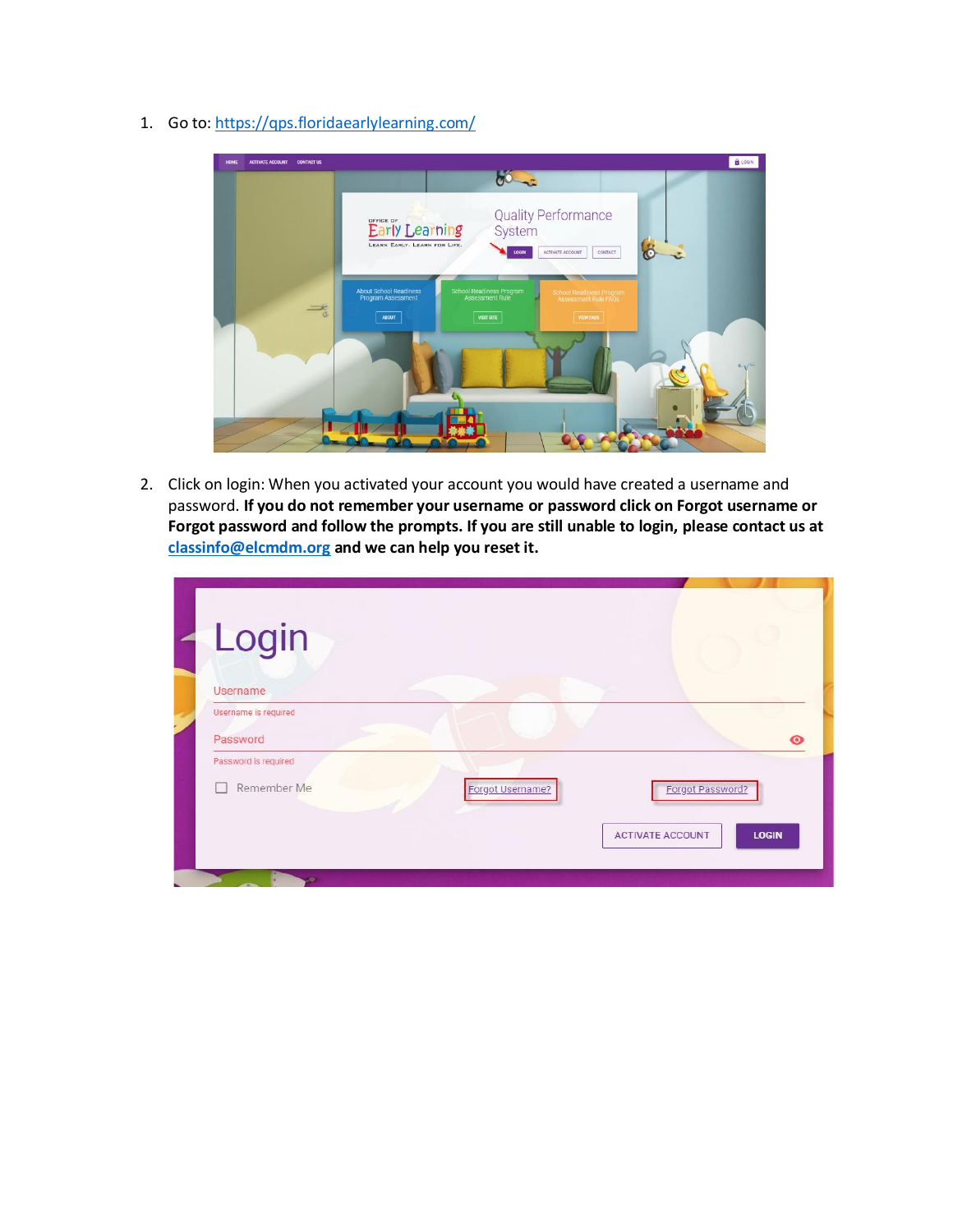3. Once you are logged in, click on *'Staff'*

| <b>STAF</b><br><b>CLASSICOMS</b> | <b>NOTIFICATIONS</b><br><b><i>MUNICATIVE NT PLANS</i></b><br><b><i>CARDINATE REGALES</i></b>                                                                                                                                                                                      | $\epsilon$                                                                                                                                                                               |
|----------------------------------|-----------------------------------------------------------------------------------------------------------------------------------------------------------------------------------------------------------------------------------------------------------------------------------|------------------------------------------------------------------------------------------------------------------------------------------------------------------------------------------|
|                                  | Provider Home                                                                                                                                                                                                                                                                     | <b>Ingram Status O</b>                                                                                                                                                                   |
|                                  | <b>Quality Performance System</b>                                                                                                                                                                                                                                                 | <b>Annual Composite</b><br>Congressfational You are aligible to commet with your contrices. Your continue will<br>contact you with further details.                                      |
|                                  | Welcome to the Florida Office of Early Learning's Quality Performance System for School Readiness Program Assessment. All School Readiness providers<br>perving children birth to kindergarten entry must register for program assessment by completing the registration process. | <b>VEW REGISTRATION</b>                                                                                                                                                                  |
|                                  | Program Status<br>Your program status describes what the next actions are in the School Readiness Program Assessment requirement. It's the green box located in the upper                                                                                                         | 2020-2021 Composite Scott                                                                                                                                                                |
|                                  | right side of each page.                                                                                                                                                                                                                                                          | 4.79 Renet we 2020-02-28                                                                                                                                                                 |
|                                  |                                                                                                                                                                                                                                                                                   | Notifications                                                                                                                                                                            |
|                                  |                                                                                                                                                                                                                                                                                   | ALL COMMENTS EVENTS                                                                                                                                                                      |
|                                  |                                                                                                                                                                                                                                                                                   | All staff with the role of Director' have been given the role 'Instructional'<br>Director: If this is not correct, you may change their rule to 'Administrative<br>$\Omega$<br>Director. |
|                                  |                                                                                                                                                                                                                                                                                   | THE REQUIREMENT                                                                                                                                                                          |
|                                  |                                                                                                                                                                                                                                                                                   | Program Status Changed to Annual Composite<br>2010/2020 04:09:1                                                                                                                          |
|                                  |                                                                                                                                                                                                                                                                                   | Program Status Changed to Pending Composite Score<br>BUTTIERS EREINE                                                                                                                     |
|                                  |                                                                                                                                                                                                                                                                                   | Registration Approved<br>Shirt-Stong Bally                                                                                                                                               |
|                                  |                                                                                                                                                                                                                                                                                   | Show more                                                                                                                                                                                |
|                                  |                                                                                                                                                                                                                                                                                   |                                                                                                                                                                                          |

4. Review the list of teachers and **make sure that they are all correct**. If anyone is missing, click on *'ADD TEACHERS'*. If anyone needs to be removed you will click on the *red trashcan to change them to inactive*.

| Submission History  | plans with the latest version of this list. | This is your staff roster master list. Use this list to maintain your roster as things change. The Quality Performance System will populate any new registrations or improvement  |                         |                |              |
|---------------------|---------------------------------------------|-----------------------------------------------------------------------------------------------------------------------------------------------------------------------------------|-------------------------|----------------|--------------|
| <b>ACTIVE</b>       | <b>INACTIVE</b>                             |                                                                                                                                                                                   |                         |                |              |
| Name 个              | Role                                        | Email Address                                                                                                                                                                     | Reliability Certificate | Classroom      | Actions      |
|                     |                                             |                                                                                                                                                                                   |                         |                |              |
| <b>ADD TEACHERS</b> |                                             |                                                                                                                                                                                   |                         | Rows per page: | $1-1$ of $1$ |
|                     |                                             |                                                                                                                                                                                   |                         |                |              |
|                     | Submit Monthly Roster                       |                                                                                                                                                                                   |                         |                |              |
|                     |                                             | Click the button below to submit your staff roster for the monthly requirement. All providers receiving composite scores are required to update their rosters at least monthly in |                         |                |              |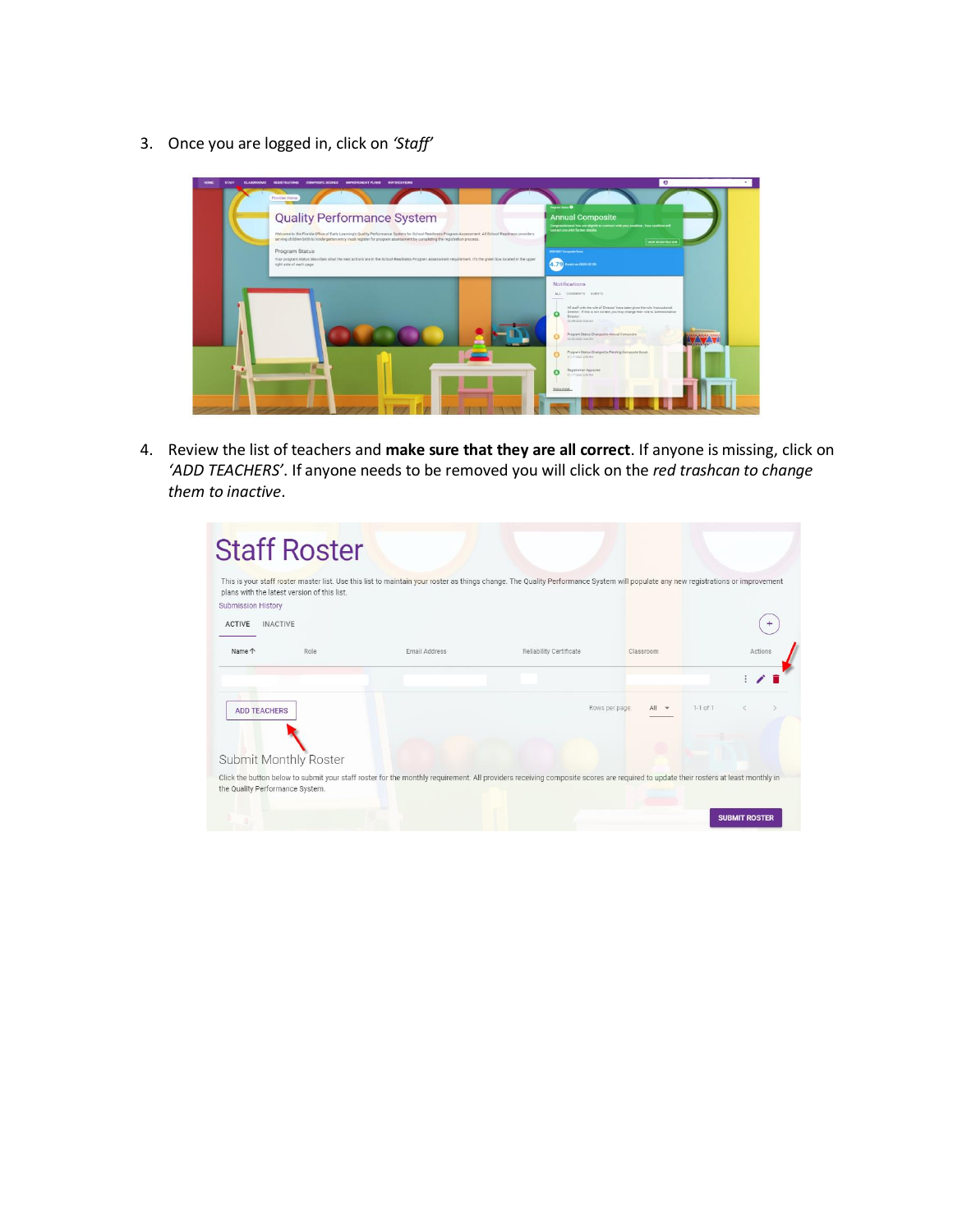5. You are also required to mark off the Highest Degree and Credential, and enter Specialization (if any) for all staff. Save after enter each one.

| <b>Edit Staff</b>                            |               |
|----------------------------------------------|---------------|
| Name<br>❼                                    |               |
| Role<br>Teacher<br>ℯ                         |               |
| Date of Birth<br>ä                           |               |
| Hire Date<br>尙                               |               |
| Email Address                                | Ι             |
| Highest Degree                               |               |
| <b>Highest Credential</b>                    |               |
| Specialization/College Credit Certifications |               |
| Assigned Classroom                           | $\times$      |
| Certificates                                 |               |
| <b>SAVE</b>                                  | <b>CANCEL</b> |